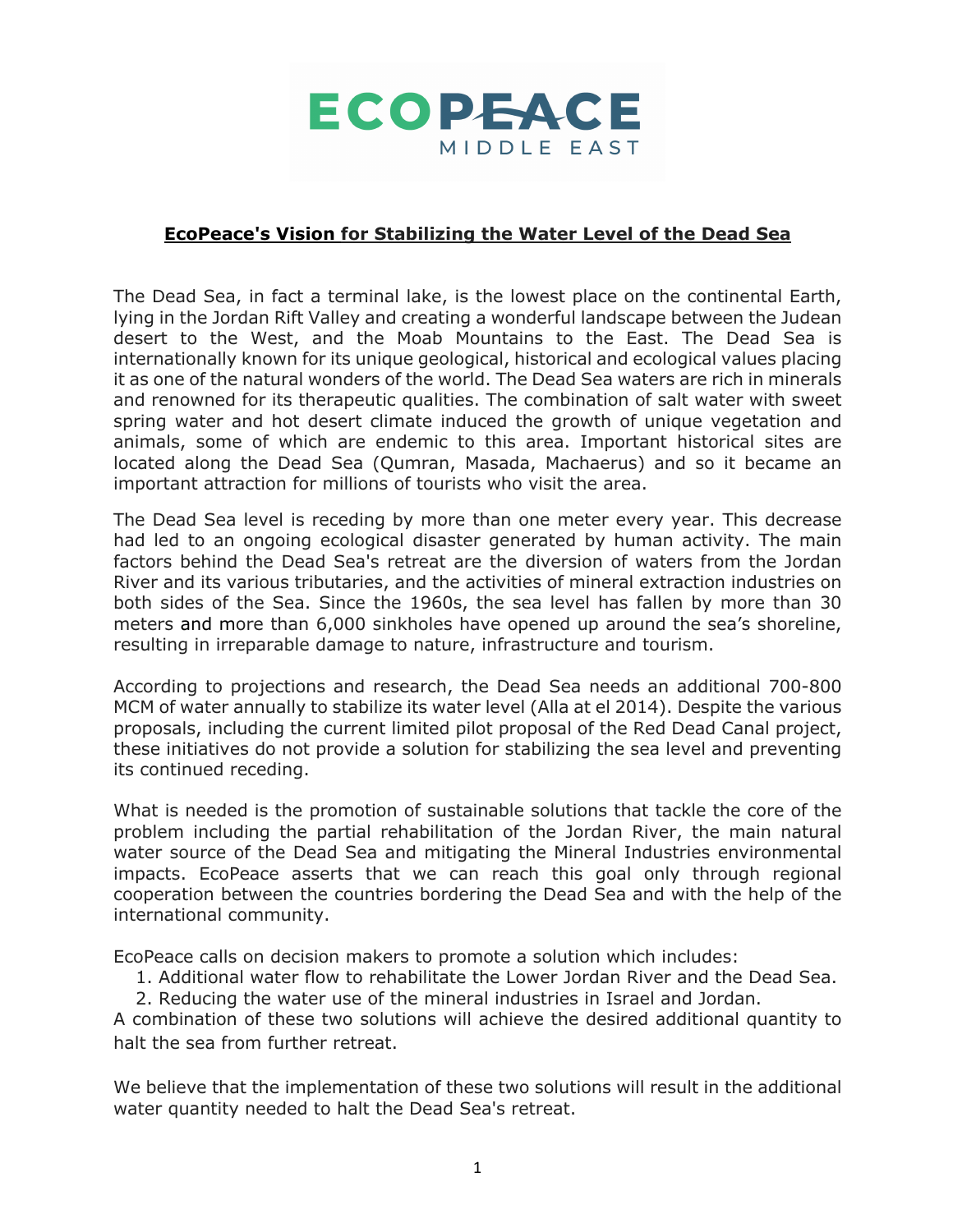# **Solution 1: Adding a Significant Amount of Water to the Lower Jordan River - Implementing the Master Plan for the Rehabilitation of the Lower Jordan River**

Water is a scarce resource. Climate change and the forecast of drought years ahead have brought the Jordan Basin to an acute state of demise. Even in the north of Israel the springs and streams are under threat. EcoPeace has prepared a master plan for the rehabilitation of the Lower Jordan River, which significantly increases the amount of water flowing into the Dead Sea by 2050 (EcoPeace, 2015).

The master plan for the rehabilitation of the Lower Jordan River is based on a multipurpose strategy, which includes water uses for economic / tourism and ecological purposes, and water transfer for various uses, while maximizing ecological and economic values of the water flow and addressing the local needs of the basin's residents.

The Royal Haskoning DHV consulting firm used a WEAP model to examine the scenario of adding manufactured water (desalination and/or treated wastewater) to the drainage basin together with additional natural water ( from the Sea of Galilee and Yarmouk Basin) to the Lower Jordan. The Israel Water Authority is presently planning for the reversal of the National Water Carrier that can supply desalinated water to the Upper Jordan River and/or the Sea of Galilee. Based on the additional water the EcoPeace Master Plan requires an estimated 240 MCM annually to flow out of the Sea of Galilee into the Lower Jordan.

According to the plan the Lower Jordan will be divided into three flow segments:

- Northern section: Sea of Galilee > Harod stream. In this section the water quality will be that of the Sea of Galilee. The flow in this section will be designated for different uses including local demand and for the agreed upon transfers to the Kingdom of Jordan (including the new water exchange agreement of 50 mcm annually).
- Middle section: Harod stream > Qasr al-Yahud. In this section the water quality will be that of remaining fresh water with the addition of treated wastewater. The flow in this section will be designated for extensive agricultural use.
- Southern section: Qasr al-Yahud > Dead Sea. In this section the water quality will be that of treated wastewater and saline water, including brine from any desalination that might take place in the Valley that cannot be used for agriculture.

For the full details regarding the quantities and quality of water in each section, please see the Master Plan here.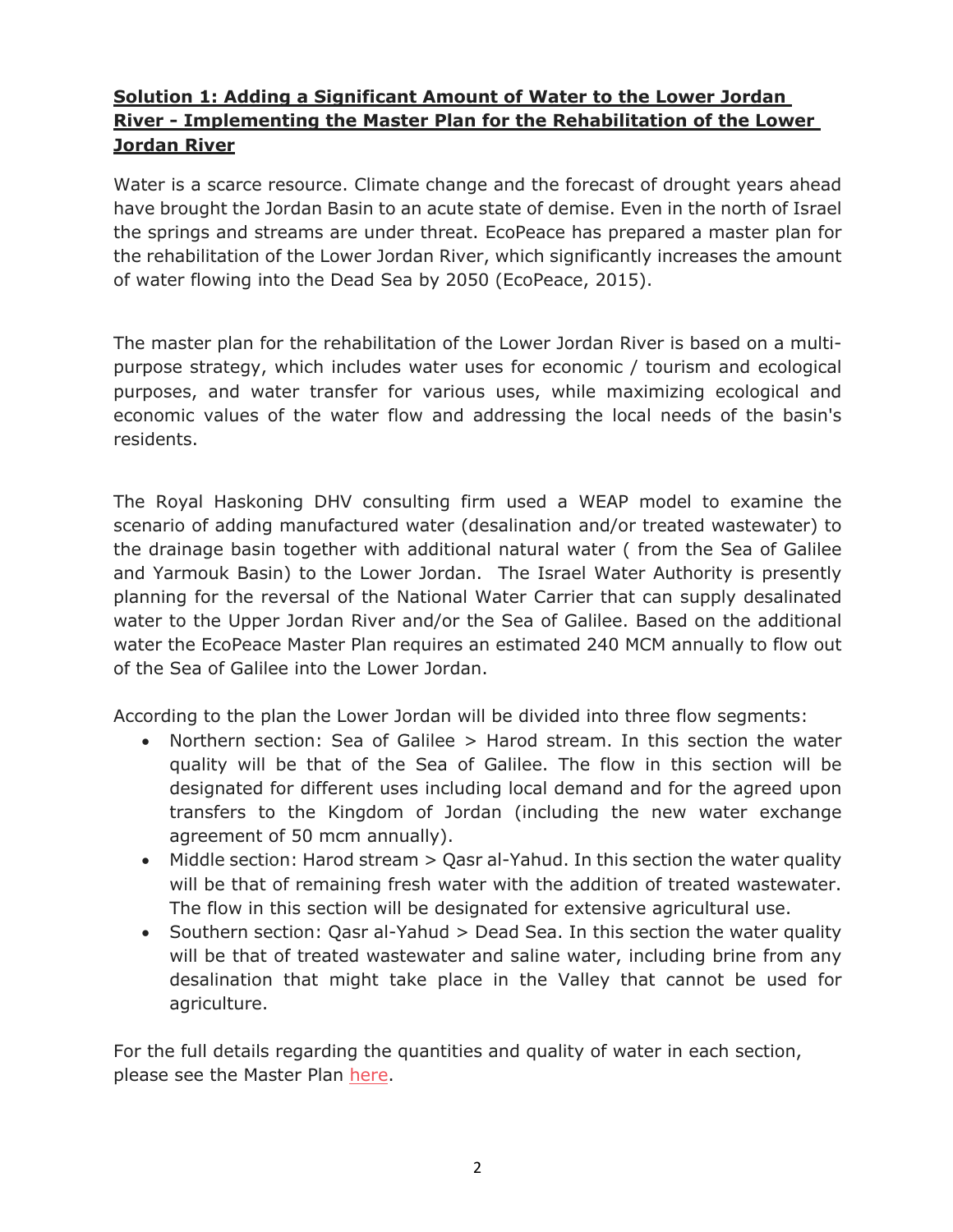The population of the Jordan basin is expected to reach 30 million by 2050, and the continuous strain on water resources will only increase. Hence, researchers estimate that the only solution is water reuse and increasing water desalination for all residents of the basin. According to the Master Plan an increase of the amount of water entering the Dead Sea to 300 MCM (compared with less than 100 MCM today) is possible, if treated wastewater can be made available to flow south of Qaser el Yahud into the Dead Sea.

Recent studies (Malkawi and Tsur, 2016), (Alla at el. 2014) estimate that by 2050 there will be an additional 2 billion cubic meters of treated water for the entire region - a significant addition to various water uses. Most of the water will be used for irrigation, but potentially about 400 MCM could be made available as additional water to the Lower Jordan River and Dead Sea. The studies present the need for a comprehensive agricultural reform to compensate farmers in the area for the allocation of water to the Jordan Basin. The entire plan's economic feasibility was examined and approved using cost-benefit models per cubic meter (Malkawi and Tsur, 2016).

What is still outstanding is the need to study the impact of treated wastewater flows into the Dead Sea to confirm that there are no negative environmental impacts and as to what level of treatment would be required for the sewage that might flow from the Jordan River into the Dead Sea. EcoPeace together with local universities are currently seeking funding to undertake the needed study.

# **Solution 2: Reducing the Mineral Industries Water Use**

Since the late 1970s, the Dead Sea has been divided into two basins: the northern basin, which functions as the Dead Sea, and the southern basin, which are the evaporation pools of the Israeli and Jordanian mineral industries. Construction of the pools began in the late 1960s on both sides of the border, and since then, the plants have been pumping water from the northern basin into the southern basin for minerals extraction using an evaporation process. This activity is a significant factor that contributes to the negative water balance of the northern basin. Research indicates that the northern basin's deficit is 250-330 mcm / year (Gavrieli at 2011). This deficiency is the cause for the lake's shrinkage by more than 20% and an increase in salt concentration by 4% (Lansky N. Vedanta A. 2015). Following a parliamentary question submitted in 2013 to the Ministry of Environmental Protection, the Ministry responded that the industries are responsible for 45% of the sea level retreat, 30% caused by the industry on the Israeli side and 15% caused by the industry on the Jordanian side. Therefore, it is clear that the mineral extraction industries on both sides significantly contribute to the Dead Sea's retreat.

The mineral industries are privately owned plants that do not pay a direct fee to abstract water from the natural northern basin of the Dead Sea, that are then pumped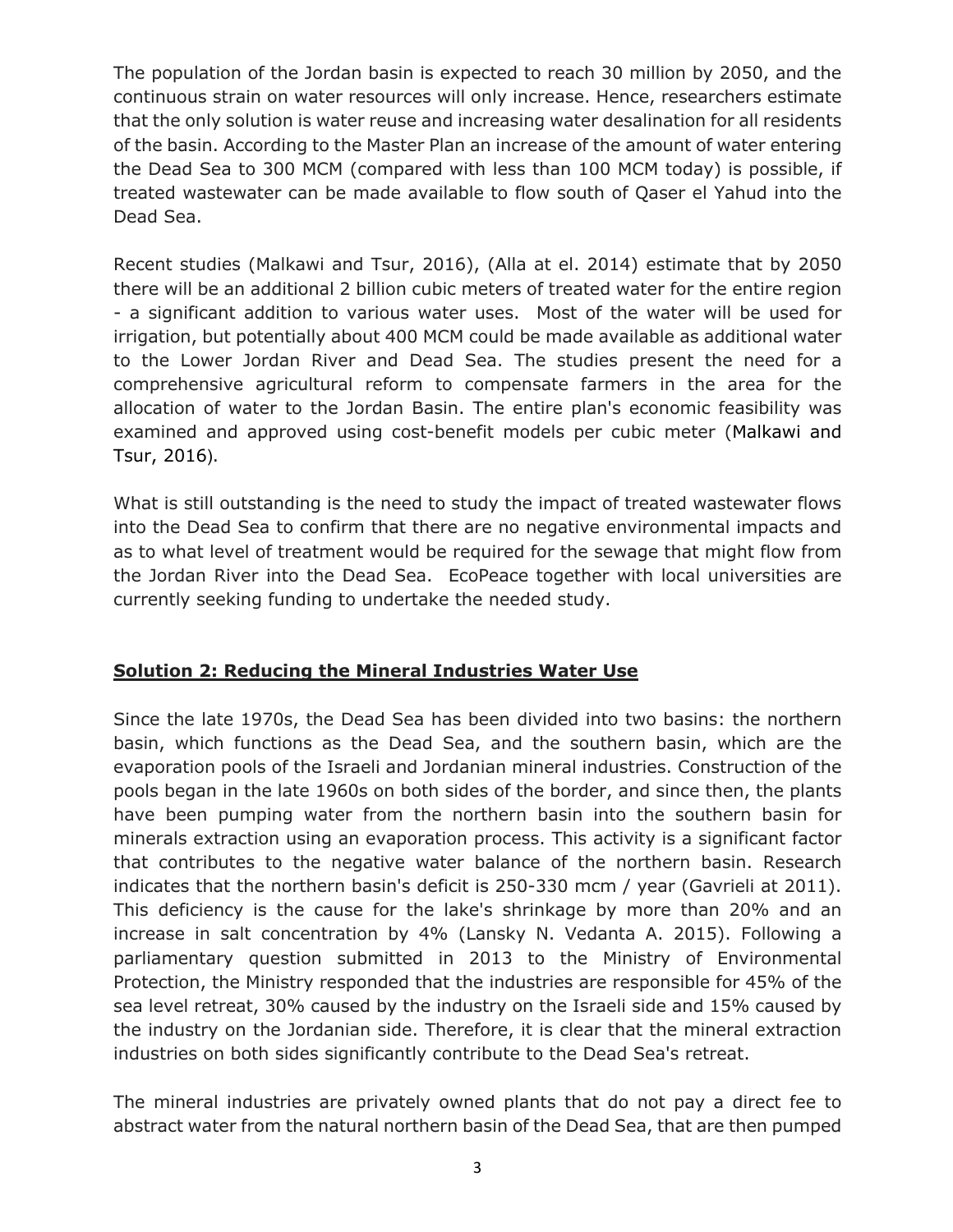by industry to industrial evaporation ponds. There is therefore no incentive for the mineral extraction industry in Jordan or Israel to use scarce Dead Sea water efficiently.

In a modern economy, every industrial plant pays for the water it uses in their production process. There is no shortage of examples of industries for which water is a precious and expensive commodity, and hence plant owners consider the efficiency of every drop used. The agricultural sector is a good example of how regulation combined with technology has, over the years, led to maximum efficiency in water use.

# **Conclusion**

The Dead Sea water level can be stabilized by a combination of increased flow and reduced evaporation to meet the 700 mcm quantity need annually - but we must act now. In the longer-term strategic vision, it is possible to stabilize the Dead Sea water levels by allowing significant amounts of water to flow into the Jordan River from manufactured sources that will then flow to the Dead Sea (300-400 million MCM according to the Master Plan), together with reducing the factories water pumping (up to 330 million MCM).

# **Recommendations**

- 1) The mineral industries have to find ways to compensate the dead sea and return the water quantities they abstracting from it. If not paying the economic price, they should return water from other resources.
- 2) A review of the mineral industry concessions in Israel and Jordan is required from an environmental perspective. In the case of Israel and the Dead Sea Works the concession will expire in 2030 and is already under review.
- 3) Study the impact of treated wastewater flows into the Dead Sea to understand what might be negative environmental impacts for the Jordan and the Dead Sea.
- 4) Study the adaption of technology such as membrane technology for use in the mineral industries' extraction processes that would significantly reduce water use.
- 5) The Israeli and Jordanian government should establish a public fund financed by the Mineral Industries' tax revenue. The fund could finance research on alternative technology for mineral extraction without the need for pumping from the northern basin.
- 6) The authorized bodies in the Israeli government should approve and implement a plan for additional desalinations plants in the north of Israel in order to decrease use of the natural water in the Jordan River Basin.
- 7) The establishment of an international Trust Fund for the rehabilitation of the Jordan River Basin including the Dead Sea. The regional governments and the international community should join forces for the implementation of a "Marshall Plan" which will include international financial support to rehabilitate the Jordan River Basin.
- 8) List the Dead Sea in the IUCN's World Commission for Protected Area's "Green List".